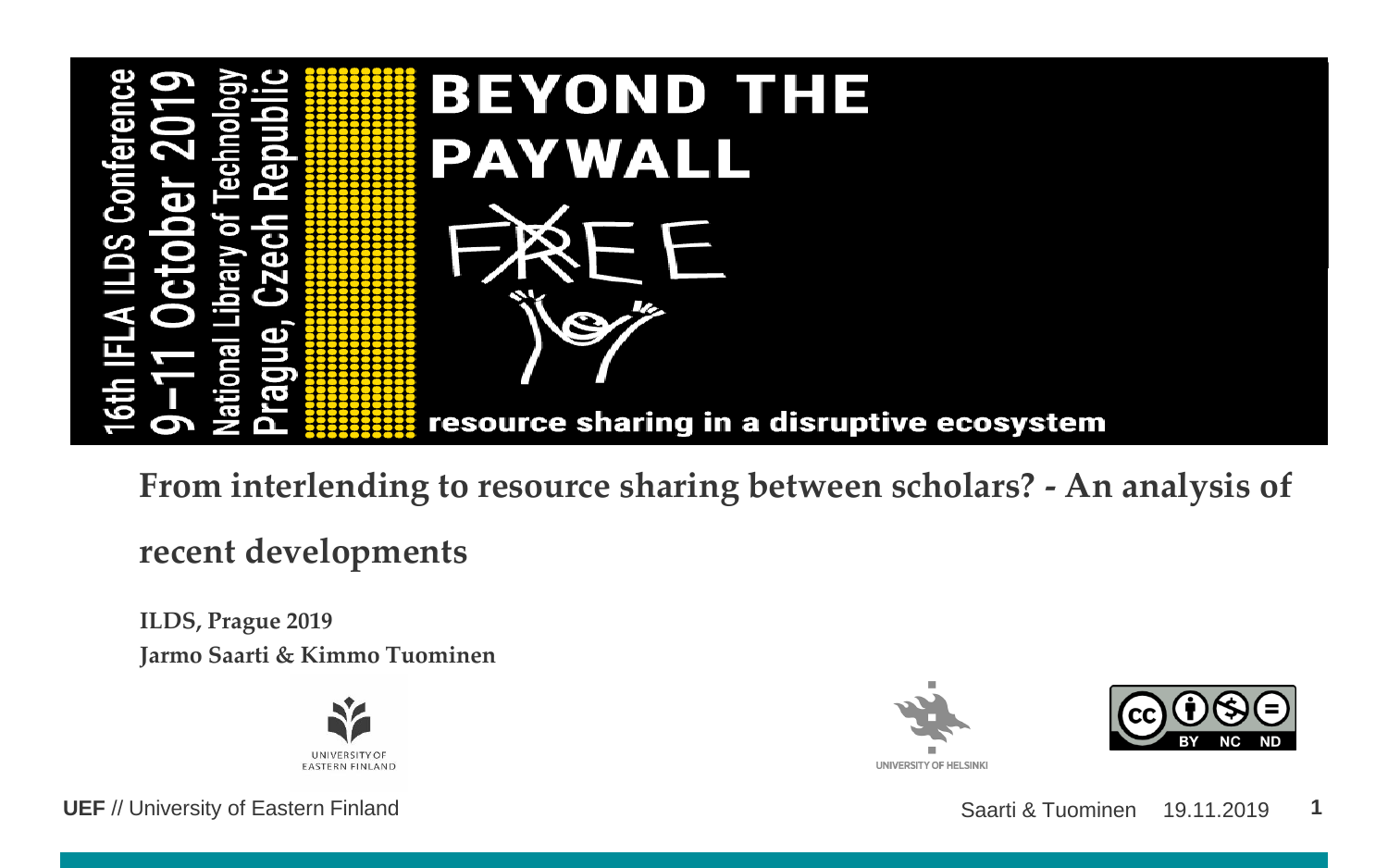#### **Contents**

- Introduction
- Traditional ILL practices
- Peer-to-peer resource sharing between academics
- Conclusions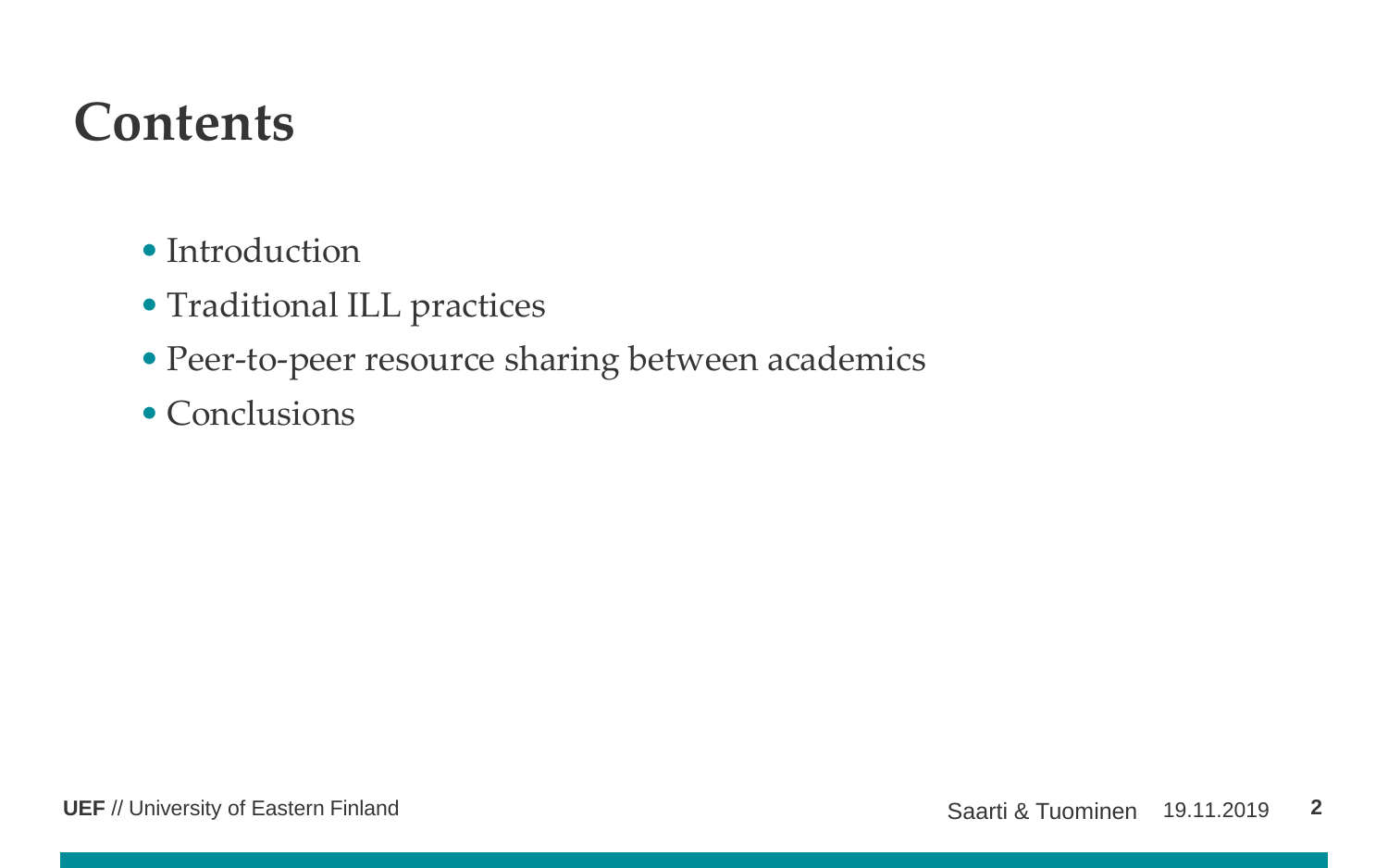### **Introduction**

- Analysis of the Finnish landscape
- From traditional interlending towards peer-to-peer resource sharing
- Peer-to-peer tools analysis (ResearchGate as an example)
- Conclusions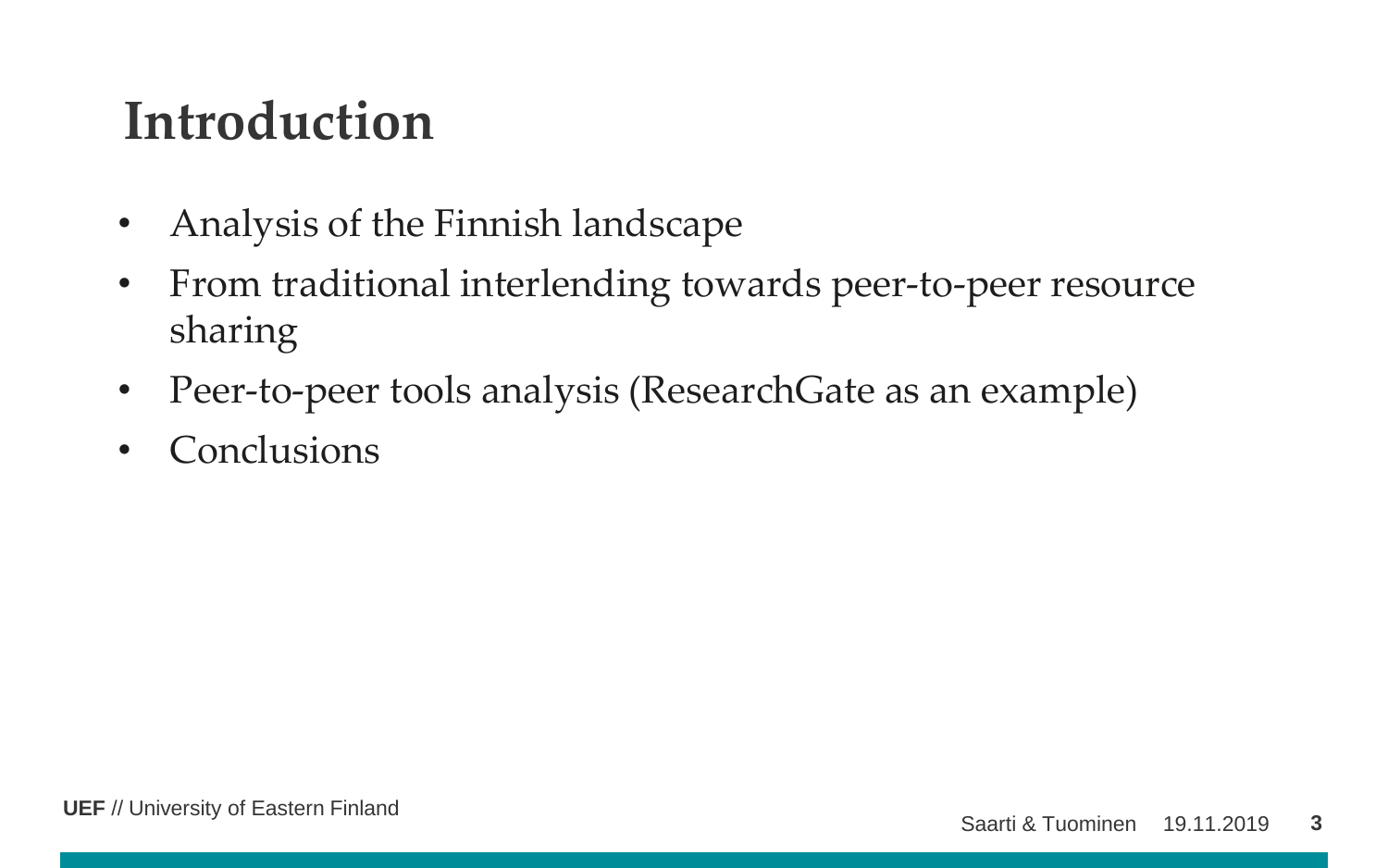### **ILL trends in Finland**



**UEF** // University of Eastern Finland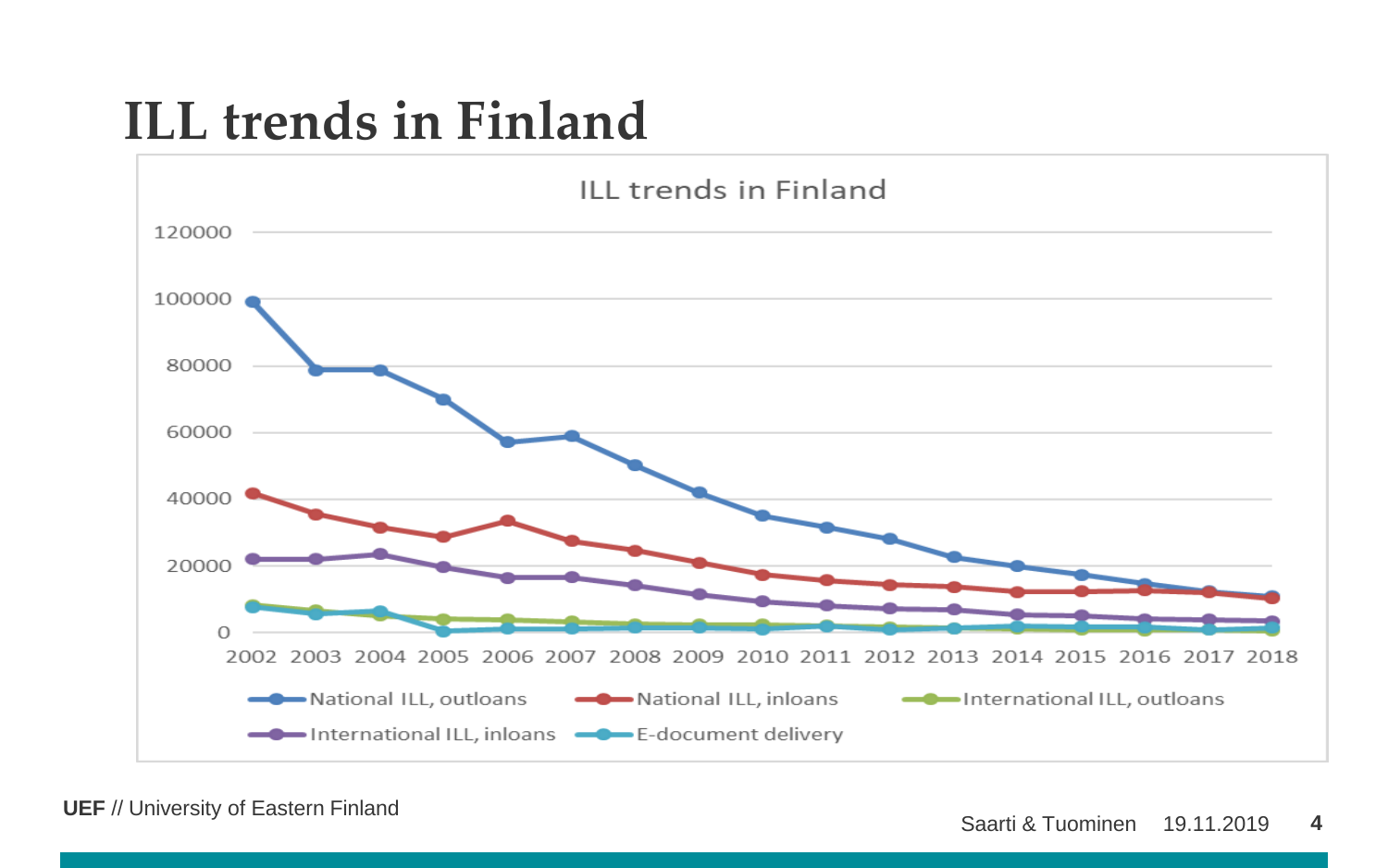# **Resource usage trends in Finland**



**UEF** // University of Eastern Finland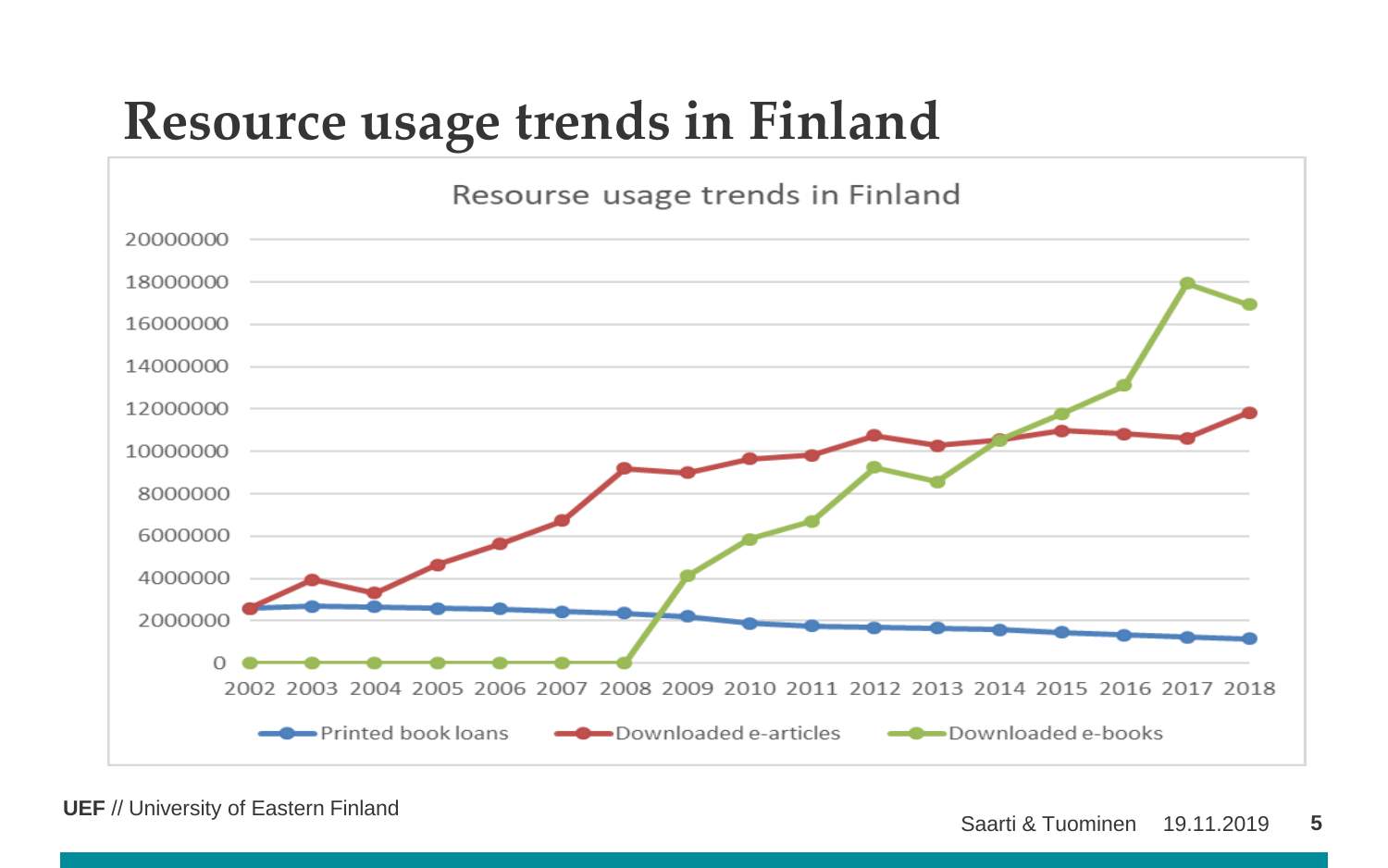# **Scientific literature exchange trends in Finland**

- When the National Exchange of Scientific Literature started its activity, it had almost 6000 international and national exchange points.
- The number of these points has been diminishing all the time and 2012 was the first year that the number was below 3000.
- In 2018, the number of these points went below 2000 and the number seems to fall yearly at the rate of -5 %.
- When the Centre had 13270 arriving serial publications in 1989, this number has currently decreased to 4057.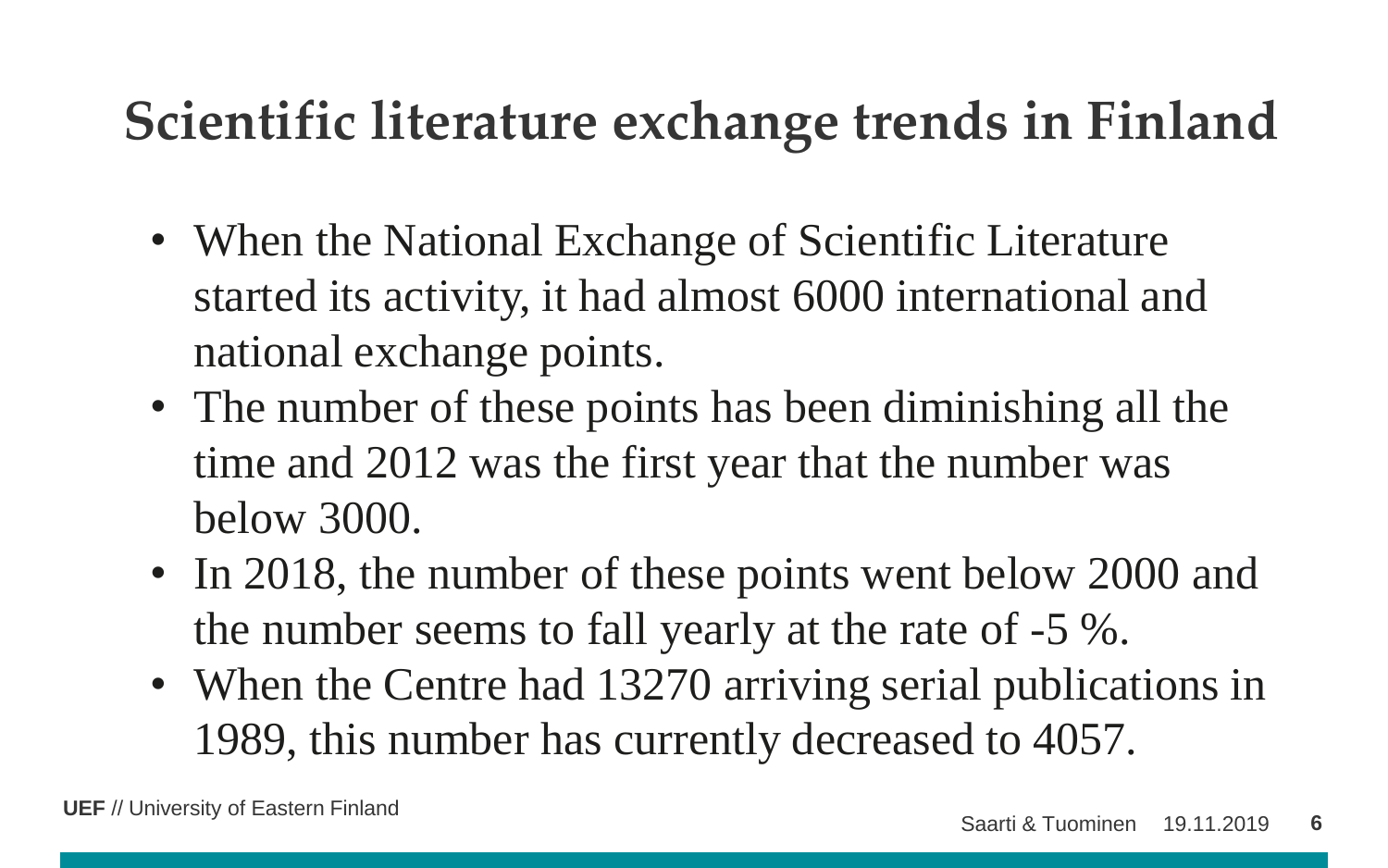# **ResearchGate usage trends in Finland**

|                               | <b>Users</b> | Publications | <b>Publication reads (week)</b><br>25) |
|-------------------------------|--------------|--------------|----------------------------------------|
|                               |              |              |                                        |
| <b>Aalto University</b>       | 6257         | 1553         | 47520                                  |
| <b>University of Helsinki</b> | 10180        | 57398        | 71401                                  |
| <b>UEF</b>                    | 4012         | 5099         | 22253                                  |
| University of Jyväskylä       | 3899         | 3821         | 27206                                  |
|                               |              |              |                                        |
| University of Lapland         | 798          | 239          | 1989                                   |
| <b>LUT</b>                    | 1942         | 1604         | 17356                                  |
| <b>University of Oulu</b>     | 4182         | 15855        | 29145                                  |
| Hanken                        | 679          | 89           | 4149                                   |
| University of the Arts        | 146          | 9            | 281                                    |
| <b>Tampere University</b>     | 5473         | 16243        | 33899                                  |
| <b>University of Turku</b>    | 5308         | 19139        | 28447                                  |
| <b>University of Vaasa</b>    | 958          | 331          | 5263                                   |
| Åbo Akademi                   | 2005         | 4686         | 9823                                   |
| <b>Total</b>                  | 45839        | 126066       | 298732                                 |

**UEF** // University of Eastern Finland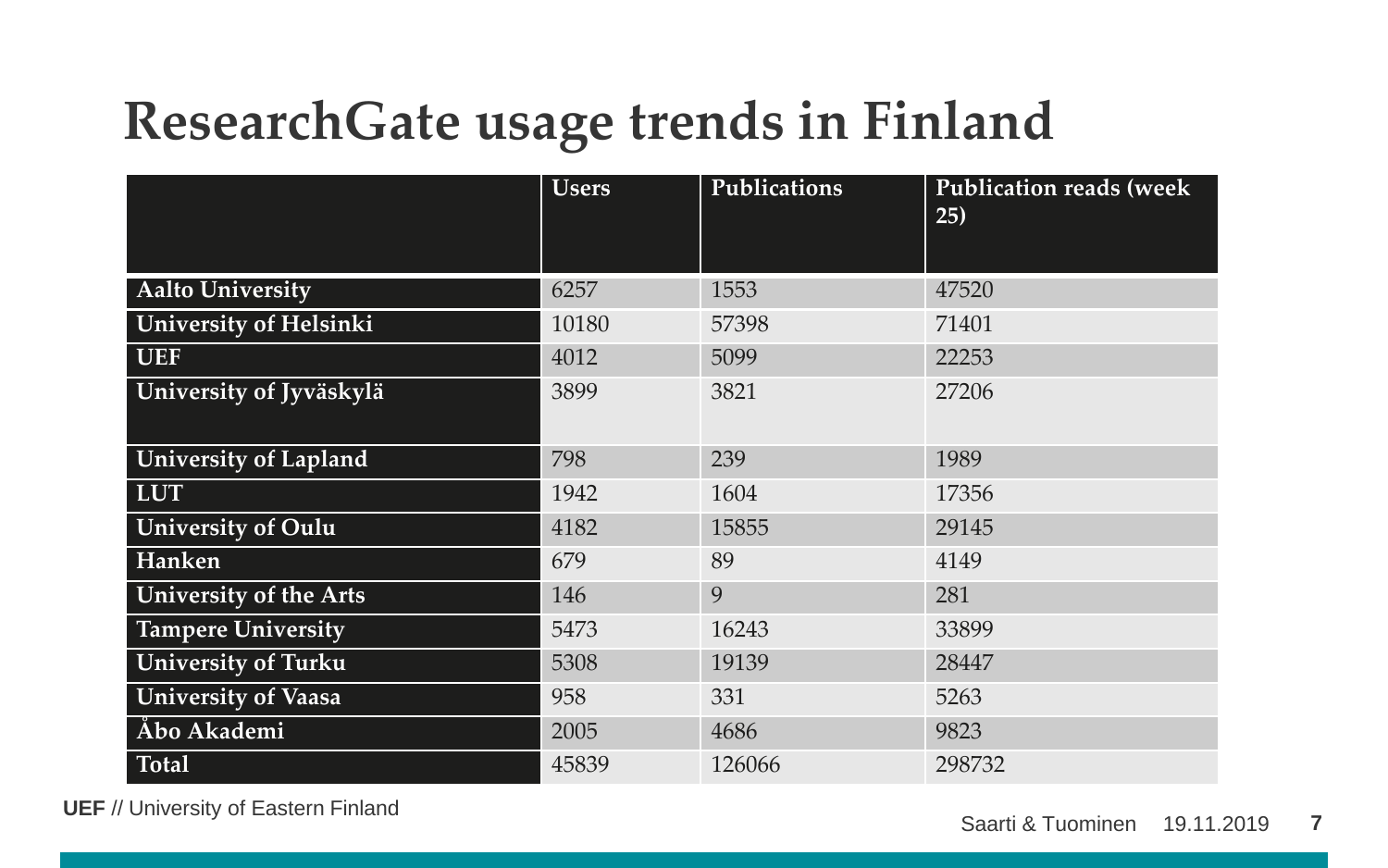#### **ResearchGate example - UH**

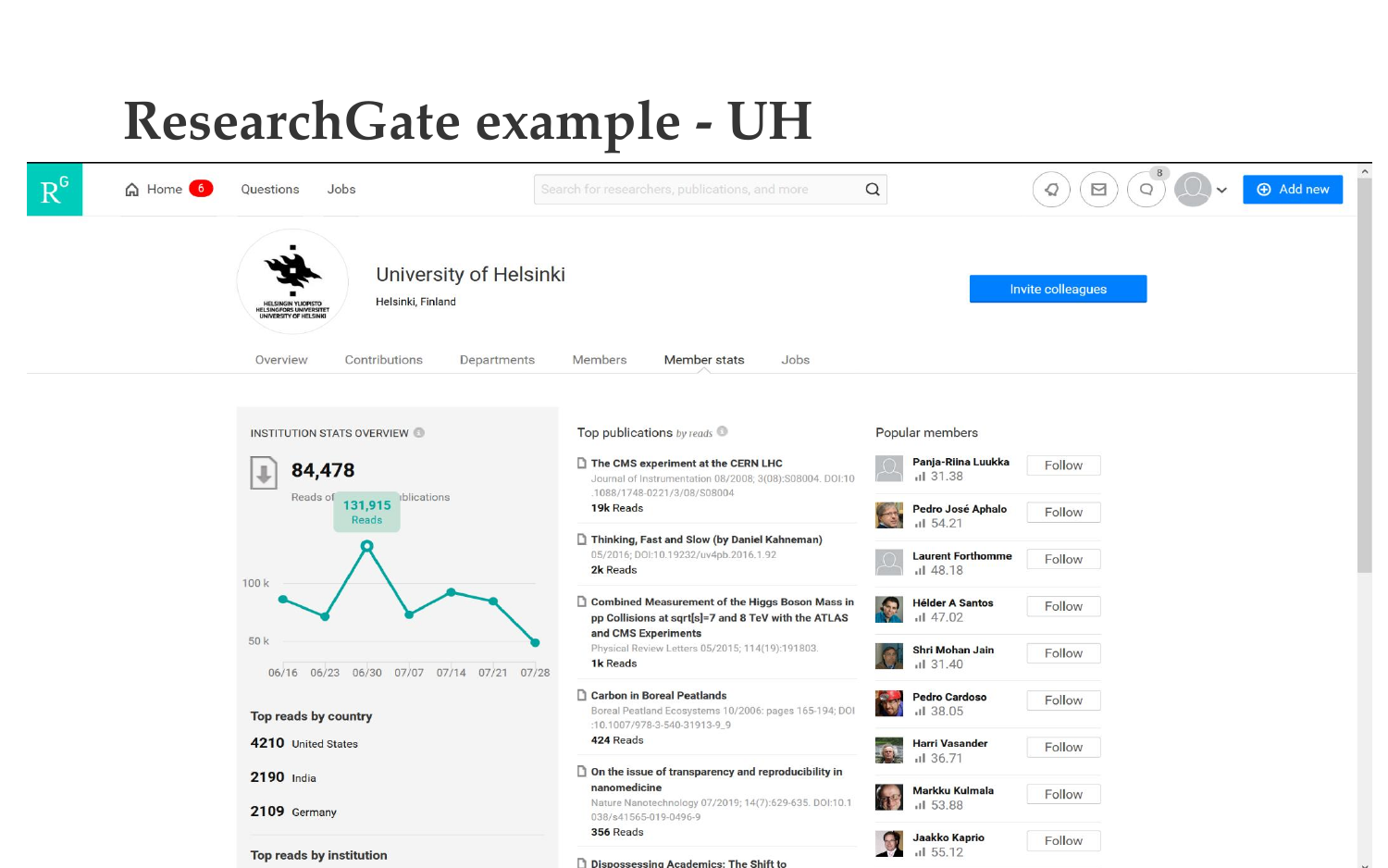# **Conclusions**

- The falling of trend of ILL and printed loans
- The rapid rise of the usage of e-books and e-journals
- It seems that ILL has transformed in Finland into a complementary, niche market service for rare printed documents
- Finnish researchers have adopted academic social networks for disseminating publications, networking and promoting their expertise
	- the potential copyright problems of RG do not seem to bother too much
- Research librarians should be more aware of the development and current nature of academic social networks
- We should be able to provide a legal way for getting the needed documents